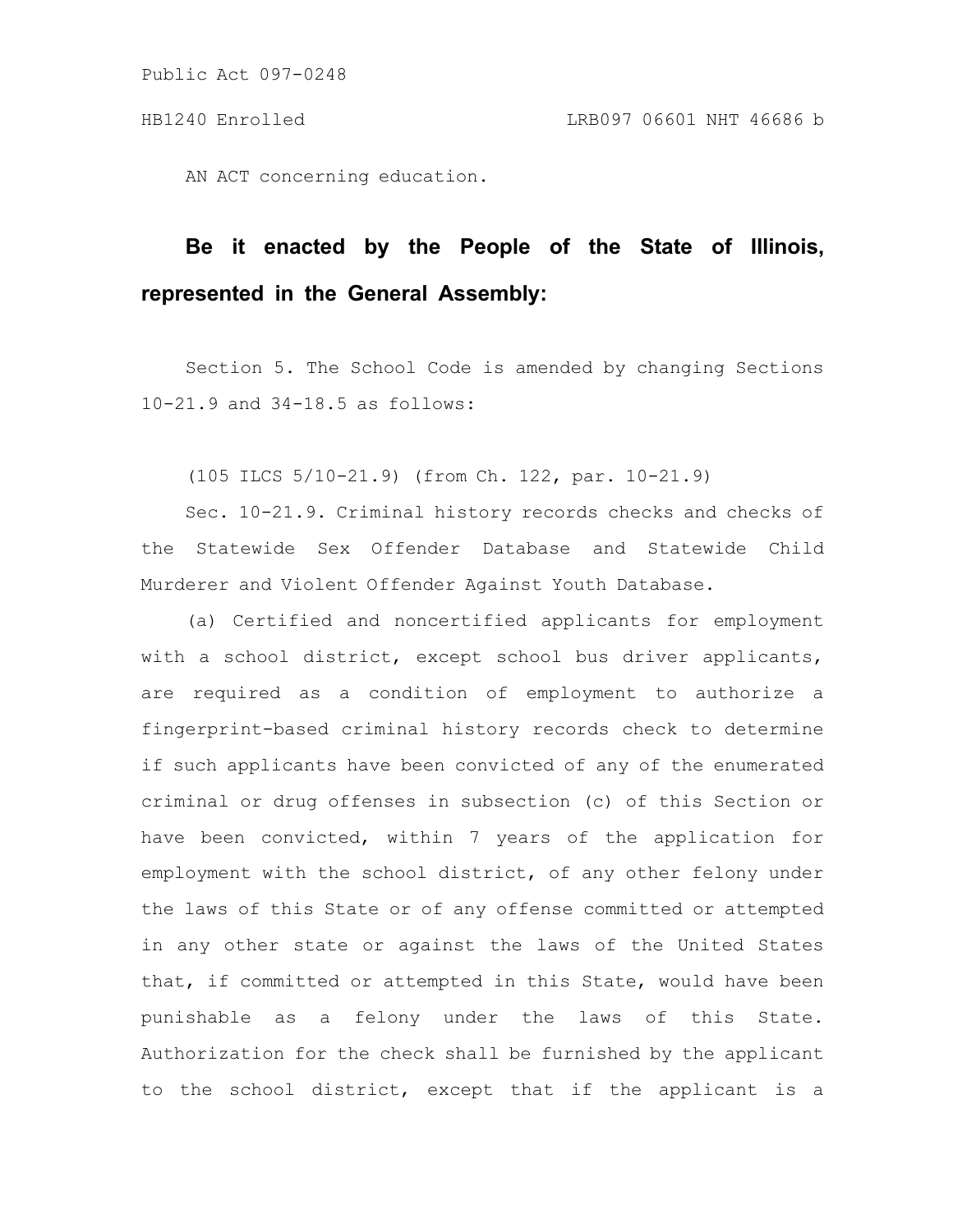substitute teacher seeking employment in more than one school district, a teacher seeking concurrent part-time employment positions with more than one school district (as a reading specialist, special education teacher or otherwise), or an educational support personnel employee seeking employment positions with more than one district, any such district may require the applicant to furnish authorization for the check to the regional superintendent of the educational service region in which are located the school districts in which the applicant is seeking employment as a substitute or concurrent part-time teacher or concurrent educational support personnel employee. Upon receipt of this authorization, the school district or the appropriate regional superintendent, as the case may be, shall submit the applicant's name, sex, race, date of birth, social security number, fingerprint images, and other identifiers, as prescribed by the Department of State Police, to the Department. The regional superintendent submitting the requisite information to the Department of State Police shall promptly notify the school districts in which the applicant is seeking employment as a substitute or concurrent part-time teacher or concurrent educational support personnel employee that the check of the applicant has been requested. The Department of State Police and the Federal Bureau of Investigation shall furnish, pursuant to a fingerprint-based criminal history records check, records of convictions, until expunged, to the president of the school board for the school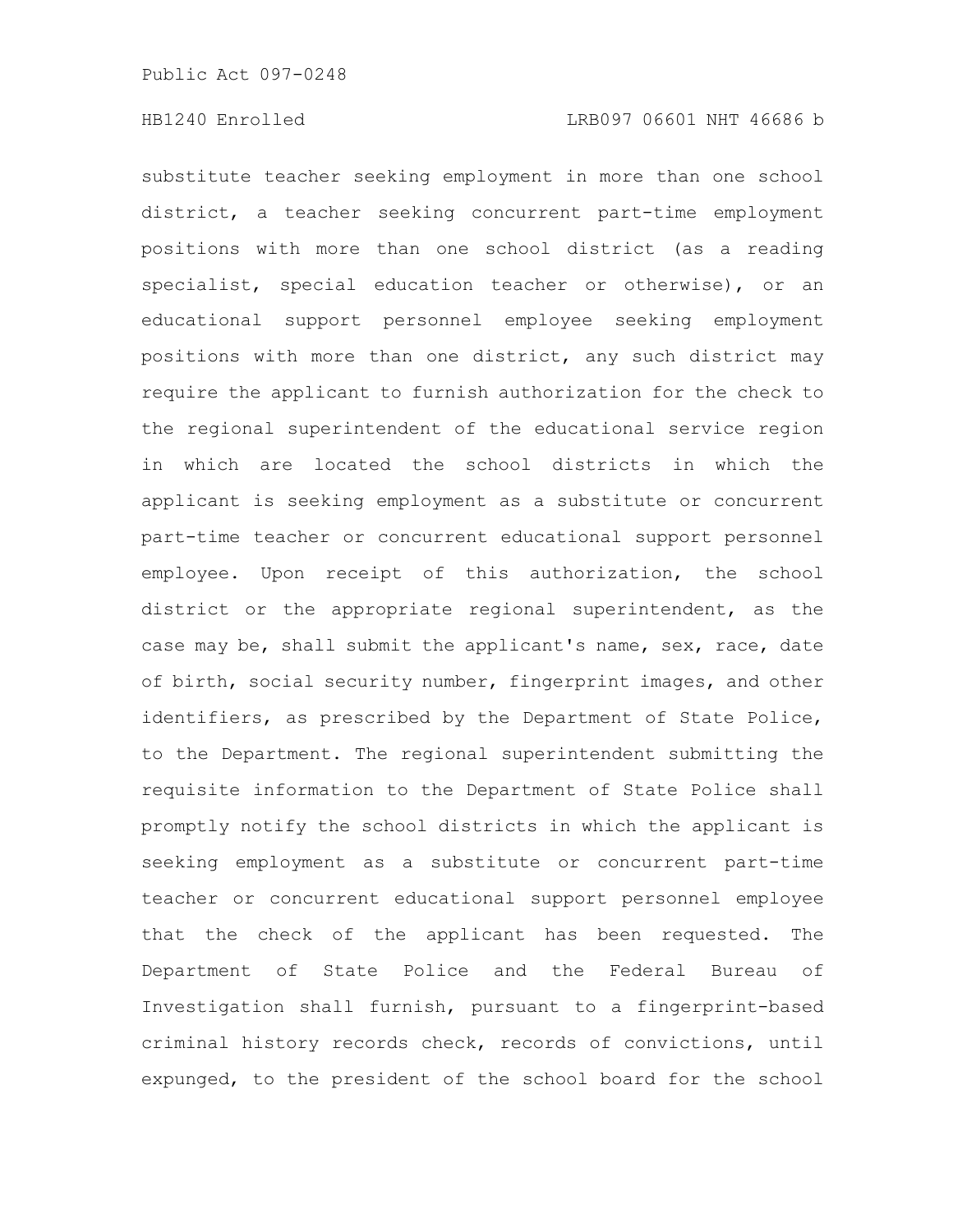# HB1240 Enrolled LRB097 06601 NHT 46686 b

district that requested the check, or to the regional superintendent who requested the check. The Department shall charge the school district or the appropriate regional superintendent a fee for conducting such check, which fee shall be deposited in the State Police Services Fund and shall not exceed the cost of the inquiry; and the applicant shall not be charged a fee for such check by the school district or by the regional superintendent, except that those applicants seeking employment as a substitute teacher with a school district may be charged a fee not to exceed the cost of the inquiry. Subject to appropriations for these purposes, the State Superintendent of Education shall reimburse school districts and regional superintendents for fees paid to obtain criminal history records checks under this Section.

(a-5) The school district or regional superintendent shall further perform a check of the Statewide Sex Offender Database, as authorized by the Sex Offender Community Notification Law, for each applicant.

(a-6) The school district or regional superintendent shall further perform a check of the Statewide Child Murderer and Violent Offender Against Youth Database, as authorized by the Child Murderer and Violent Offender Against Youth Community Notification Law, for each applicant.

(b) Any information concerning the record of convictions obtained by the president of the school board or the regional superintendent shall be confidential and may only be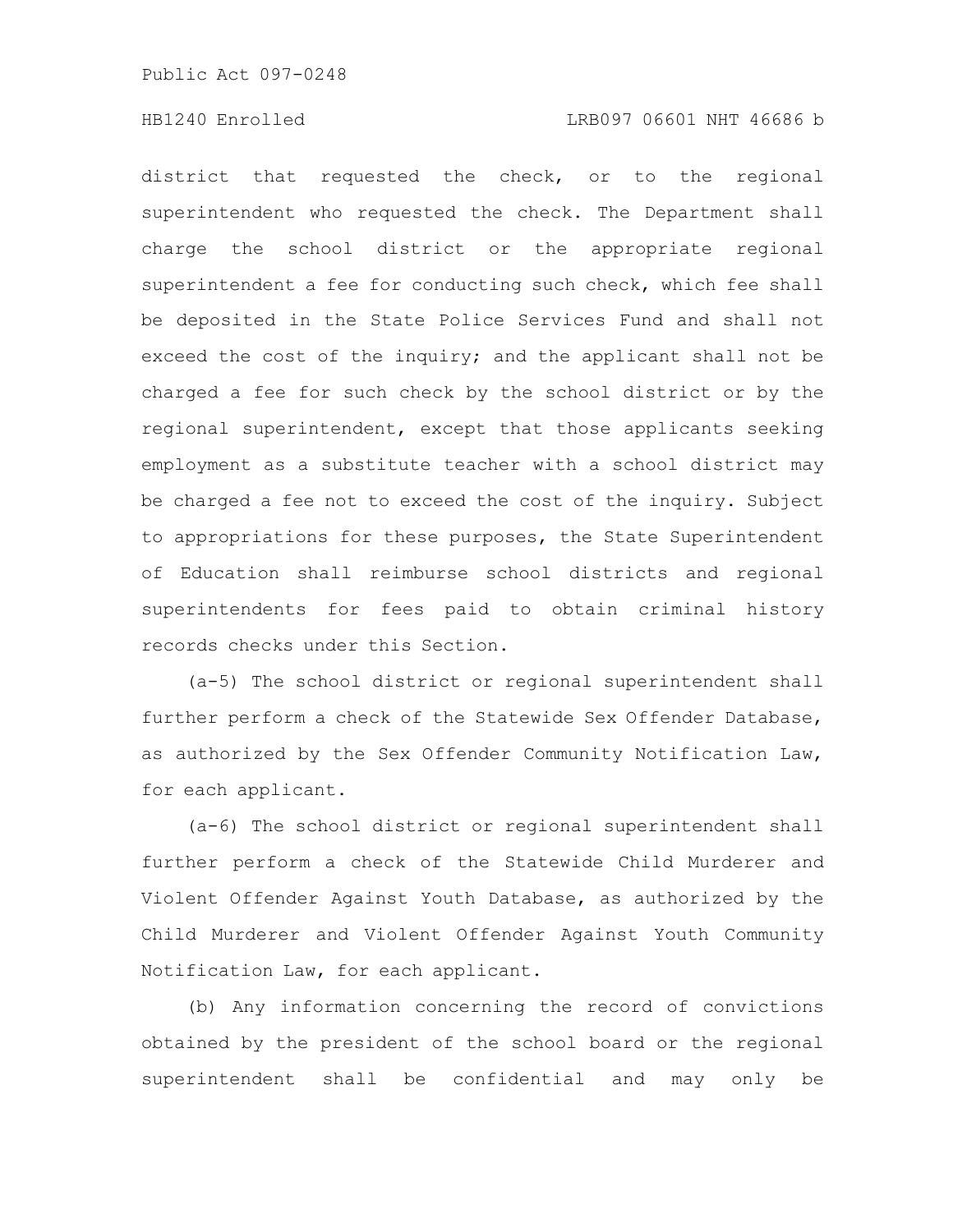transmitted to the superintendent of the school district or his designee, the appropriate regional superintendent if the check was requested by the school district, the presidents of the appropriate school boards if the check was requested from the Department of State Police by the regional superintendent, the State Superintendent of Education, the State Teacher Certification Board, any other person necessary to the decision of hiring the applicant for employment, or for clarification purposes the Department of State Police or Statewide Sex Offender Database, or both. A copy of the record of convictions obtained from the Department of State Police shall be provided to the applicant for employment. Upon the check of the Statewide Sex Offender Database, the school district or regional superintendent shall notify an applicant as to whether or not the applicant has been identified in the Database as a sex offender. If a check of an applicant for employment as a substitute or concurrent part-time teacher or concurrent educational support personnel employee in more than one school district was requested by the regional superintendent, and the Department of State Police upon a check ascertains that the applicant has not been convicted of any of the enumerated criminal or drug offenses in subsection (c) or has not been convicted, within 7 years of the application for employment with the school district, of any other felony under the laws of this State or of any offense committed or attempted in any other state or against the laws of the United States that, if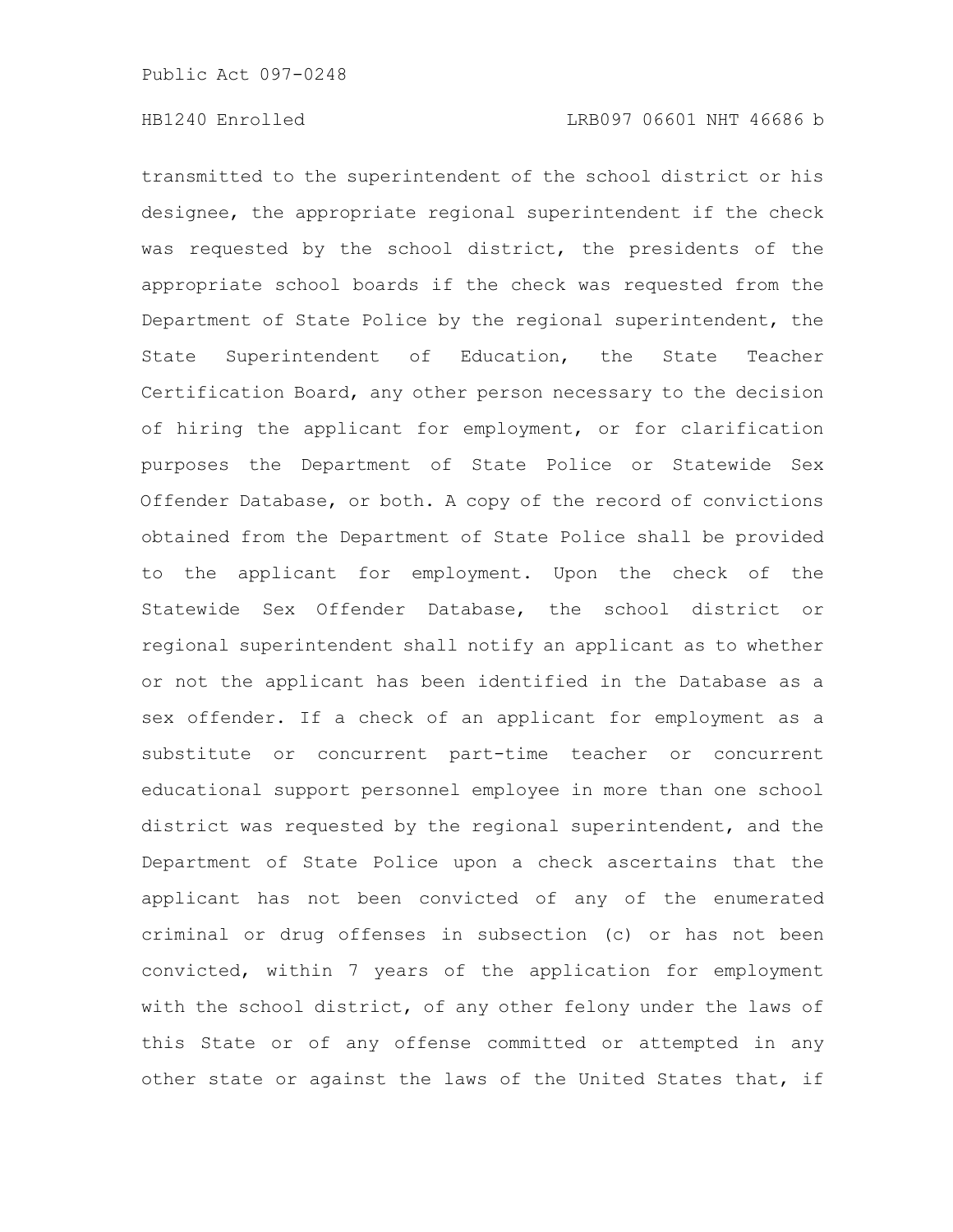committed or attempted in this State, would have been punishable as a felony under the laws of this State and so notifies the regional superintendent and if the regional superintendent upon a check ascertains that the applicant has not been identified in the Sex Offender Database as a sex offender, then the regional superintendent shall issue to the applicant a certificate evidencing that as of the date specified by the Department of State Police the applicant has not been convicted of any of the enumerated criminal or drug offenses in subsection (c) or has not been convicted, within 7 years of the application for employment with the school district, of any other felony under the laws of this State or of any offense committed or attempted in any other state or against the laws of the United States that, if committed or attempted in this State, would have been punishable as a felony under the laws of this State and evidencing that as of the date that the regional superintendent conducted a check of the Statewide Sex Offender Database, the applicant has not been identified in the Database as a sex offender. The school board of any school district may rely on the certificate issued by any regional superintendent to that substitute teacher, concurrent part-time teacher, or concurrent educational support personnel employee or may initiate its own criminal history records check of the applicant through the Department of State Police and its own check of the Statewide Sex Offender Database as provided in subsection (a). Any person who releases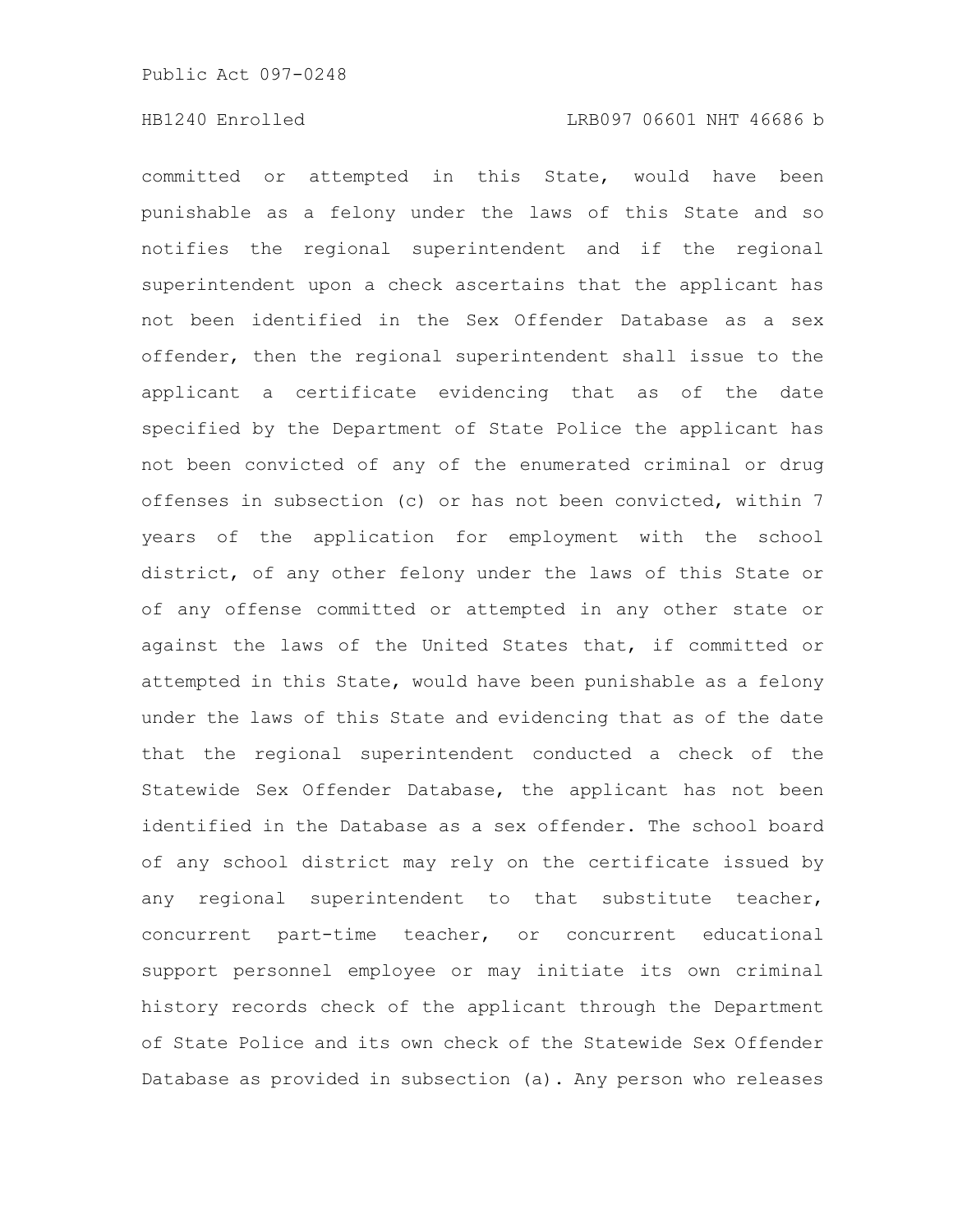any confidential information concerning any criminal convictions of an applicant for employment shall be guilty of a Class A misdemeanor, unless the release of such information is authorized by this Section.

(c) No school board shall knowingly employ a person who has been convicted of any offense that would subject him or her to certification suspension or revocation pursuant to Section 21-23a of this Code. Further, no school board shall knowingly employ a person who has been found to be the perpetrator of sexual or physical abuse of any minor under 18 years of age pursuant to proceedings under Article II of the Juvenile Court Act of 1987.

(d) No school board shall knowingly employ a person for whom a criminal history records check and a Statewide Sex Offender Database check has not been initiated.

(e) Upon receipt of the record of a conviction of or a finding of child abuse by a holder of any certificate issued pursuant to Article 21 or Section 34-8.1 or 34-83 of the School Code, the State Superintendent of Education may initiate certificate suspension and revocation proceedings as authorized by law.

(e-5) The superintendent of the employing school board shall, in writing, notify the State Superintendent of Education and the applicable regional superintendent of schools of any certificate holder whom he or she has reasonable cause to believe has committed an intentional act of abuse or neglect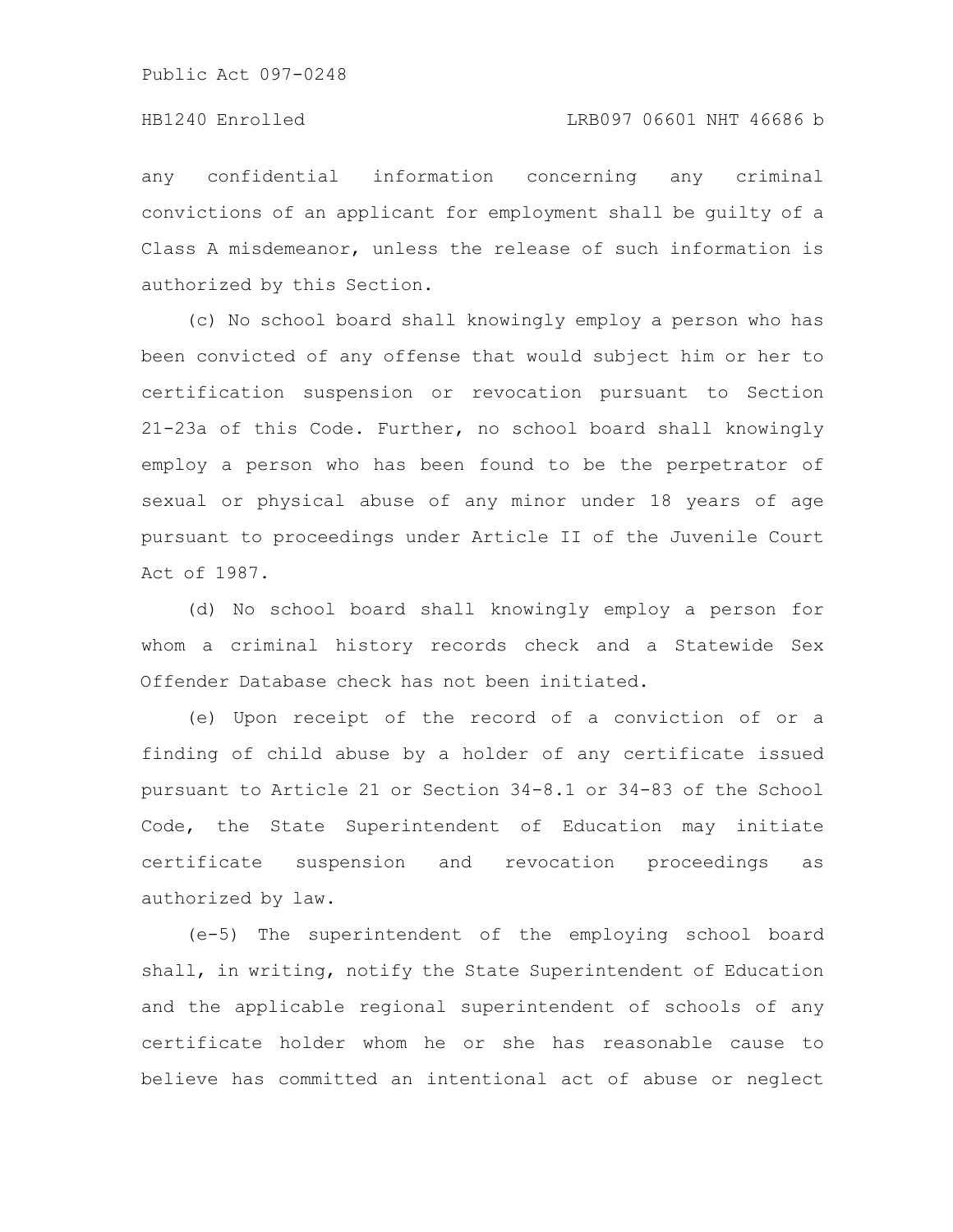with the result of making a child an abused child or a neglected child, as defined in Section 3 of the Abused and Neglected Child Reporting Act, and that act resulted in the certificate holder's dismissal or resignation from the school district. This notification must be submitted within 30 days after the dismissal or resignation. The certificate holder must also be contemporaneously sent a copy of the notice by the superintendent. All correspondence, documentation, and other information so received by the regional superintendent of schools, the State Superintendent of Education, the State Board of Education, or the State Teacher Certification Board under this subsection (e-5) is confidential and must not be disclosed to third parties, except (i) as necessary for the State Superintendent of Education or his or her designee to investigate and prosecute pursuant to Article 21 of this Code, (ii) pursuant to a court order, (iii) for disclosure to the certificate holder or his or her representative, or (iv) as otherwise provided in this Article and provided that any such information admitted into evidence in a hearing is exempt from this confidentiality and non-disclosure requirement. Except for an act of willful or wanton misconduct, any superintendent who provides notification as required in this subsection (e-5) shall have immunity from any liability, whether civil or criminal or that otherwise might result by reason of such action.

(f) After January 1, 1990 the provisions of this Section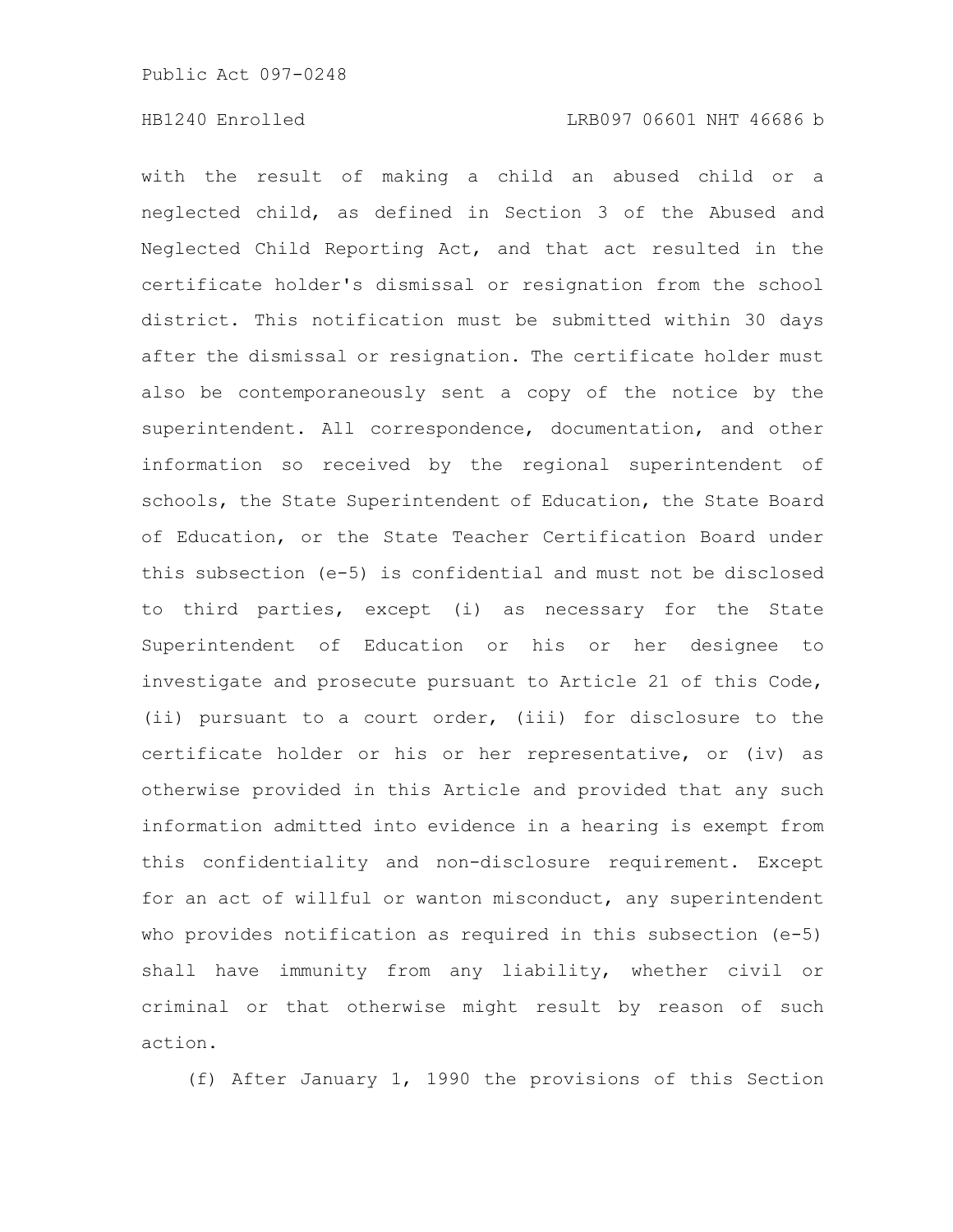# HB1240 Enrolled LRB097 06601 NHT 46686 b

shall apply to all employees of persons or firms holding contracts with any school district including, but not limited to, food service workers, school bus drivers and other transportation employees, who have direct, daily contact with the pupils of any school in such district. For purposes of criminal history records checks and checks of the Statewide Sex Offender Database on employees of persons or firms holding contracts with more than one school district and assigned to more than one school district, the regional superintendent of the educational service region in which the contracting school districts are located may, at the request of any such school district, be responsible for receiving the authorization for a criminal history records check prepared by each such employee and submitting the same to the Department of State Police and for conducting a check of the Statewide Sex Offender Database for each employee. Any information concerning the record of conviction and identification as a sex offender of any such employee obtained by the regional superintendent shall be promptly reported to the president of the appropriate school board or school boards.

(g) In order to student teach in the public schools, a person is required to authorize a fingerprint-based criminal history records check and checks of the Statewide Sex Offender Database and Statewide Child Murderer and Violent Offender Against Youth Database prior to participating in any field experiences in the public schools. Authorization for and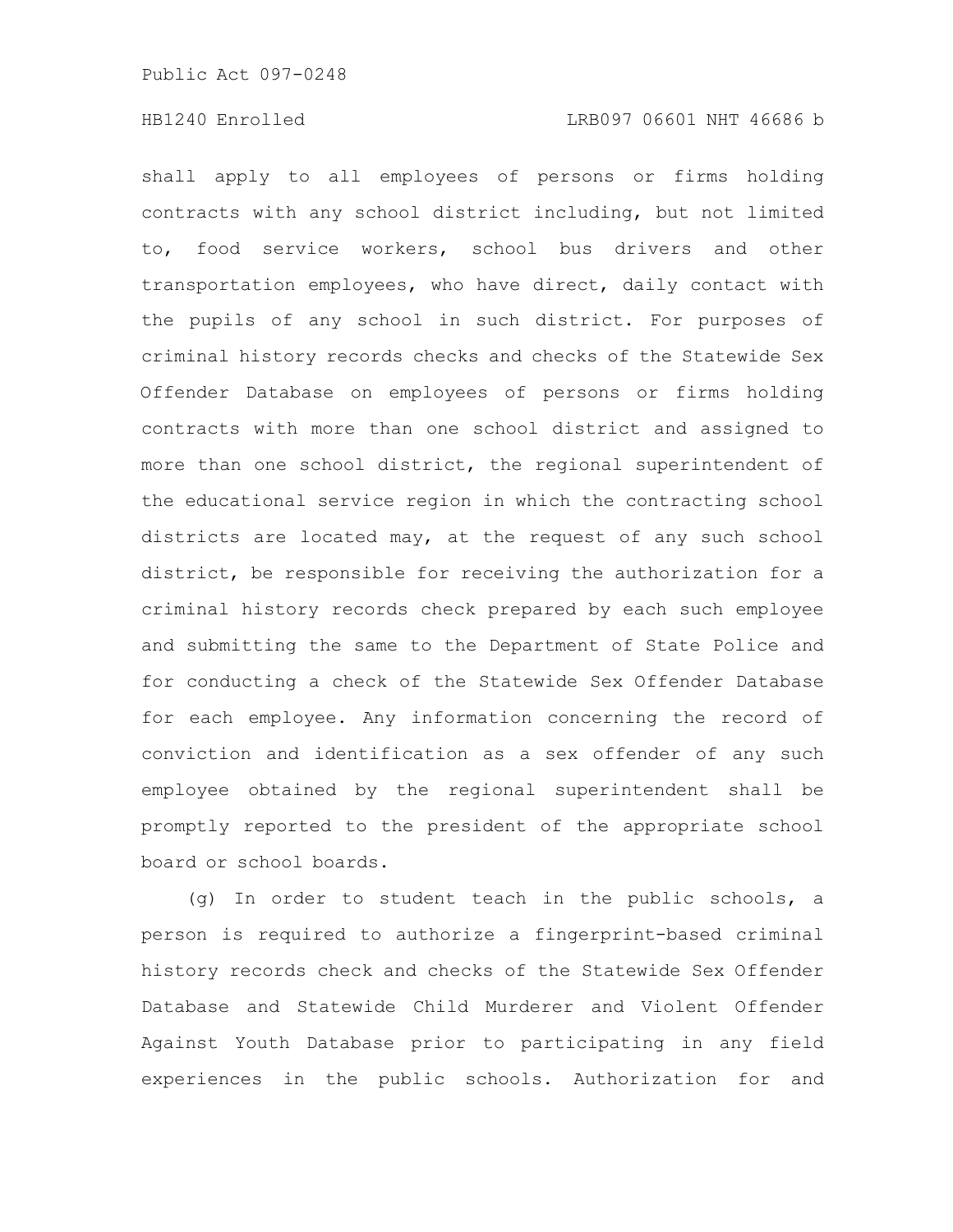payment of the costs of the checks must be furnished by the student teacher. Results of the checks must be furnished to the higher education institution where the student teacher is enrolled and the superintendent of the school district where the student is assigned.

(h) Upon request of a school, school district, community college district, or private school, any information obtained by a school district pursuant to subsection (f) of this Section within the last year must be made available to that school, school district, community college district, or private school.

(Source: P.A. 95-331, eff. 8-21-07; 96-431, eff. 8-13-09; 96-1452, eff. 8-20-10; 96-1489, eff. 1-1-11; revised 1-4-11.)

(105 ILCS 5/34-18.5) (from Ch. 122, par. 34-18.5)

Sec. 34-18.5. Criminal history records checks and checks of the Statewide Sex Offender Database and Statewide Child Murderer and Violent Offender Against Youth Database.

(a) Certified and noncertified applicants for employment with the school district are required as a condition of employment to authorize a fingerprint-based criminal history records check to determine if such applicants have been convicted of any of the enumerated criminal or drug offenses in subsection (c) of this Section or have been convicted, within 7 years of the application for employment with the school district, of any other felony under the laws of this State or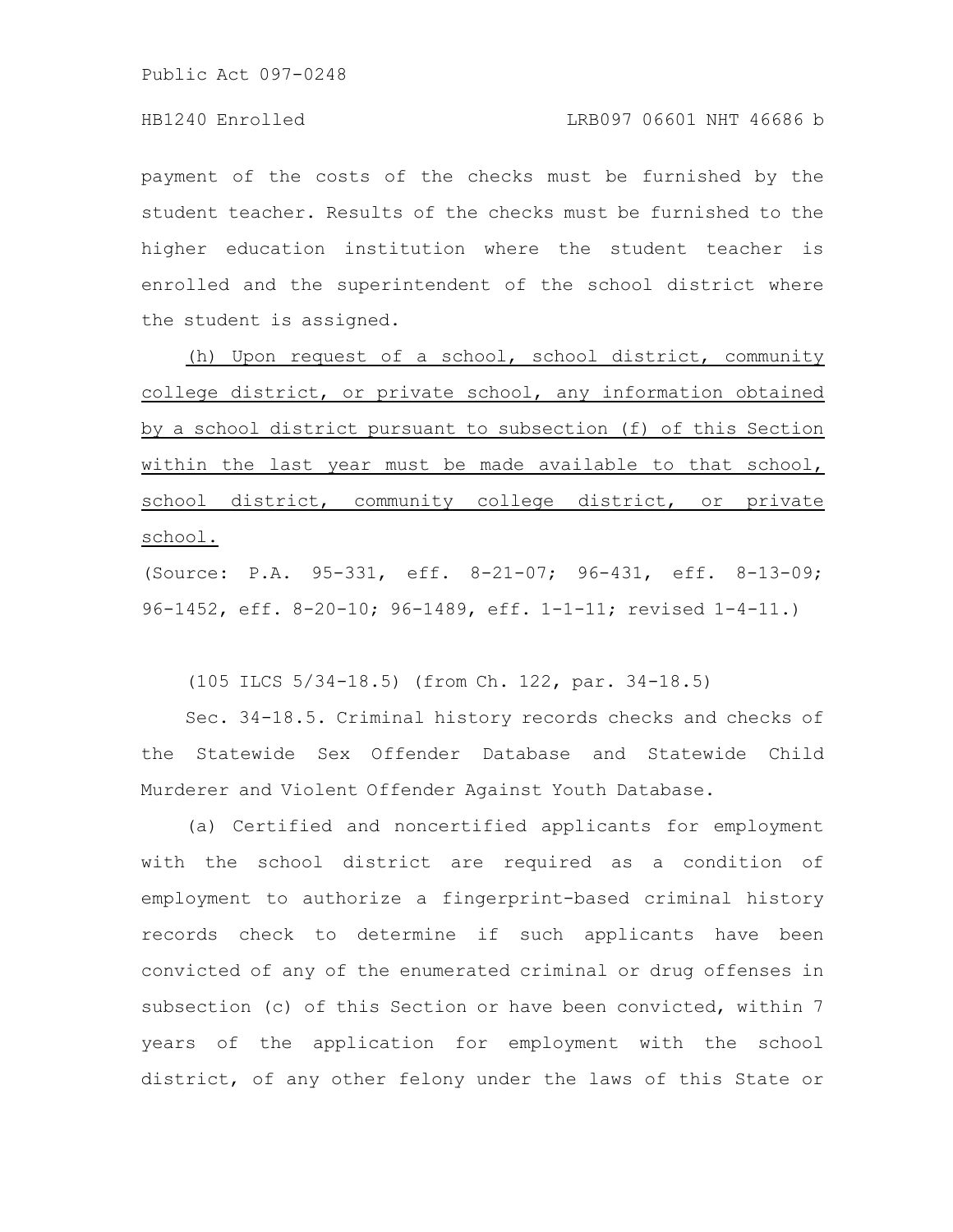of any offense committed or attempted in any other state or against the laws of the United States that, if committed or attempted in this State, would have been punishable as a felony under the laws of this State. Authorization for the check shall be furnished by the applicant to the school district, except that if the applicant is a substitute teacher seeking employment in more than one school district, or a teacher seeking concurrent part-time employment positions with more than one school district (as a reading specialist, special education teacher or otherwise), or an educational support personnel employee seeking employment positions with more than one district, any such district may require the applicant to furnish authorization for the check to the regional superintendent of the educational service region in which are located the school districts in which the applicant is seeking employment as a substitute or concurrent part-time teacher or concurrent educational support personnel employee. Upon receipt of this authorization, the school district or the appropriate regional superintendent, as the case may be, shall submit the applicant's name, sex, race, date of birth, social security number, fingerprint images, and other identifiers, as prescribed by the Department of State Police, to the Department. The regional superintendent submitting the requisite information to the Department of State Police shall promptly notify the school districts in which the applicant is seeking employment as a substitute or concurrent part-time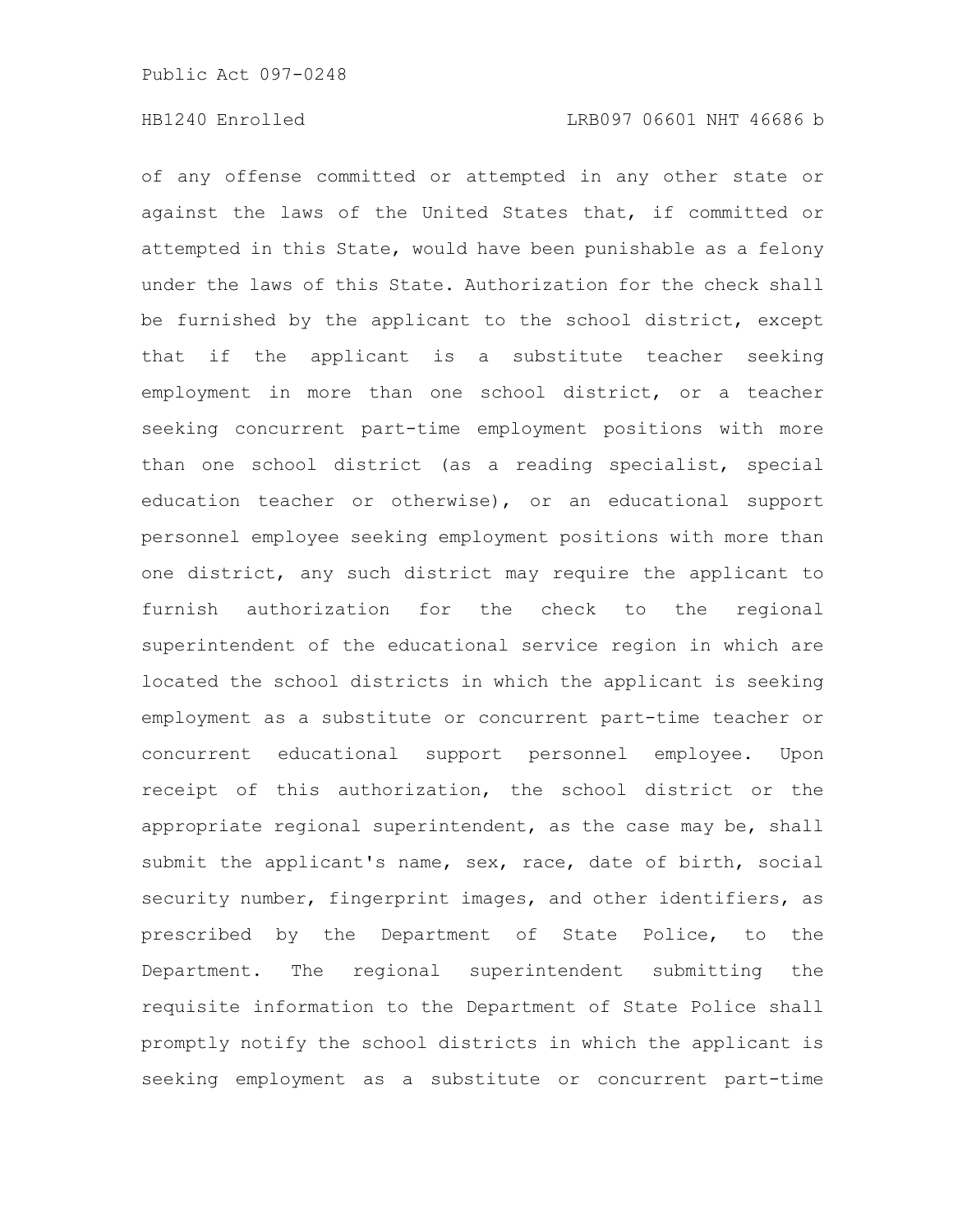teacher or concurrent educational support personnel employee that the check of the applicant has been requested. The Department of State Police and the Federal Bureau of Investigation shall furnish, pursuant to a fingerprint-based criminal history records check, records of convictions, until expunged, to the president of the school board for the school district that requested the check, or to the regional superintendent who requested the check. The Department shall charge the school district or the appropriate regional superintendent a fee for conducting such check, which fee shall be deposited in the State Police Services Fund and shall not exceed the cost of the inquiry; and the applicant shall not be charged a fee for such check by the school district or by the regional superintendent. Subject to appropriations for these purposes, the State Superintendent of Education shall reimburse the school district and regional superintendent for fees paid to obtain criminal history records checks under this Section.

(a-5) The school district or regional superintendent shall further perform a check of the Statewide Sex Offender Database, as authorized by the Sex Offender Community Notification Law, for each applicant.

(a-6) The school district or regional superintendent shall further perform a check of the Statewide Child Murderer and Violent Offender Against Youth Database, as authorized by the Child Murderer and Violent Offender Against Youth Community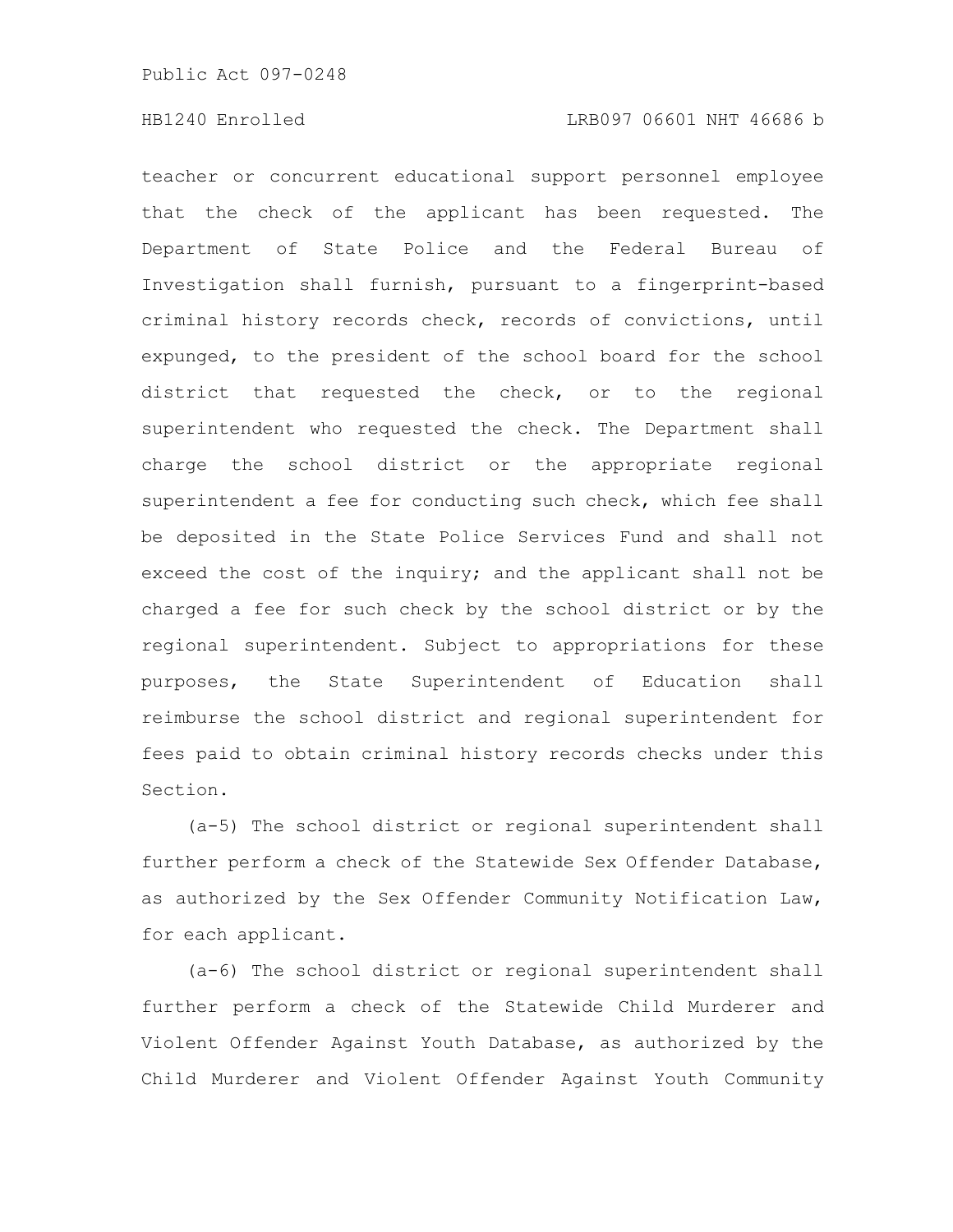### HB1240 Enrolled LRB097 06601 NHT 46686 b

Notification Law, for each applicant.

(b) Any information concerning the record of convictions obtained by the president of the board of education or the regional superintendent shall be confidential and may only be transmitted to the general superintendent of the school district or his designee, the appropriate regional superintendent if the check was requested by the board of education for the school district, the presidents of the appropriate board of education or school boards if the check was requested from the Department of State Police by the regional superintendent, the State Superintendent of Education, the State Teacher Certification Board or any other person necessary to the decision of hiring the applicant for employment. A copy of the record of convictions obtained from the Department of State Police shall be provided to the applicant for employment. Upon the check of the Statewide Sex Offender Database, the school district or regional superintendent shall notify an applicant as to whether or not the applicant has been identified in the Database as a sex offender. If a check of an applicant for employment as a substitute or concurrent part-time teacher or concurrent educational support personnel employee in more than one school district was requested by the regional superintendent, and the Department of State Police upon a check ascertains that the applicant has not been convicted of any of the enumerated criminal or drug offenses in subsection (c) or has not been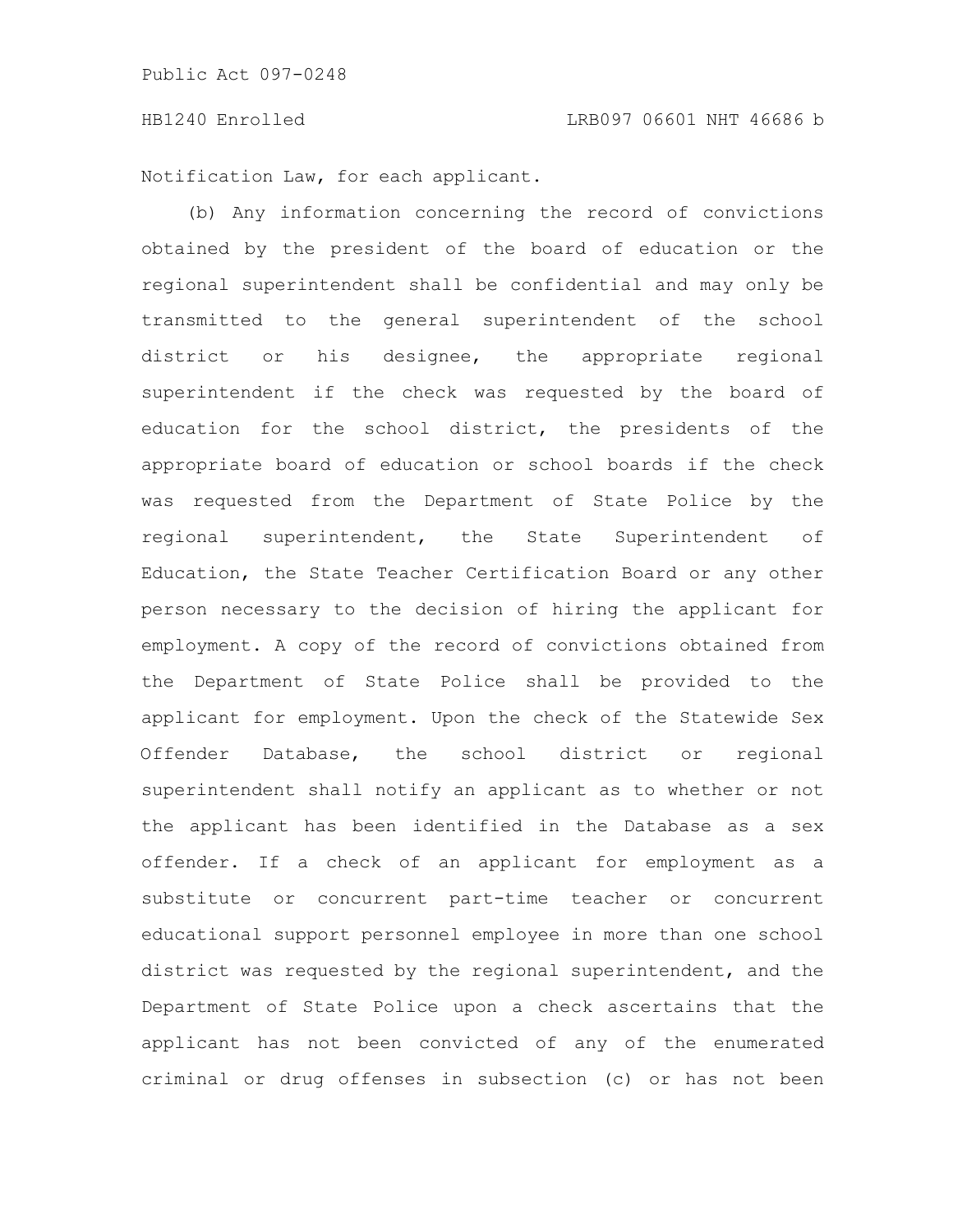convicted, within 7 years of the application for employment with the school district, of any other felony under the laws of this State or of any offense committed or attempted in any other state or against the laws of the United States that, if committed or attempted in this State, would have been punishable as a felony under the laws of this State and so notifies the regional superintendent and if the regional superintendent upon a check ascertains that the applicant has not been identified in the Sex Offender Database as a sex offender, then the regional superintendent shall issue to the applicant a certificate evidencing that as of the date specified by the Department of State Police the applicant has not been convicted of any of the enumerated criminal or drug offenses in subsection (c) or has not been convicted, within 7 years of the application for employment with the school district, of any other felony under the laws of this State or of any offense committed or attempted in any other state or against the laws of the United States that, if committed or attempted in this State, would have been punishable as a felony under the laws of this State and evidencing that as of the date that the regional superintendent conducted a check of the Statewide Sex Offender Database, the applicant has not been identified in the Database as a sex offender. The school board of any school district may rely on the certificate issued by any regional superintendent to that substitute teacher, concurrent part-time teacher, or concurrent educational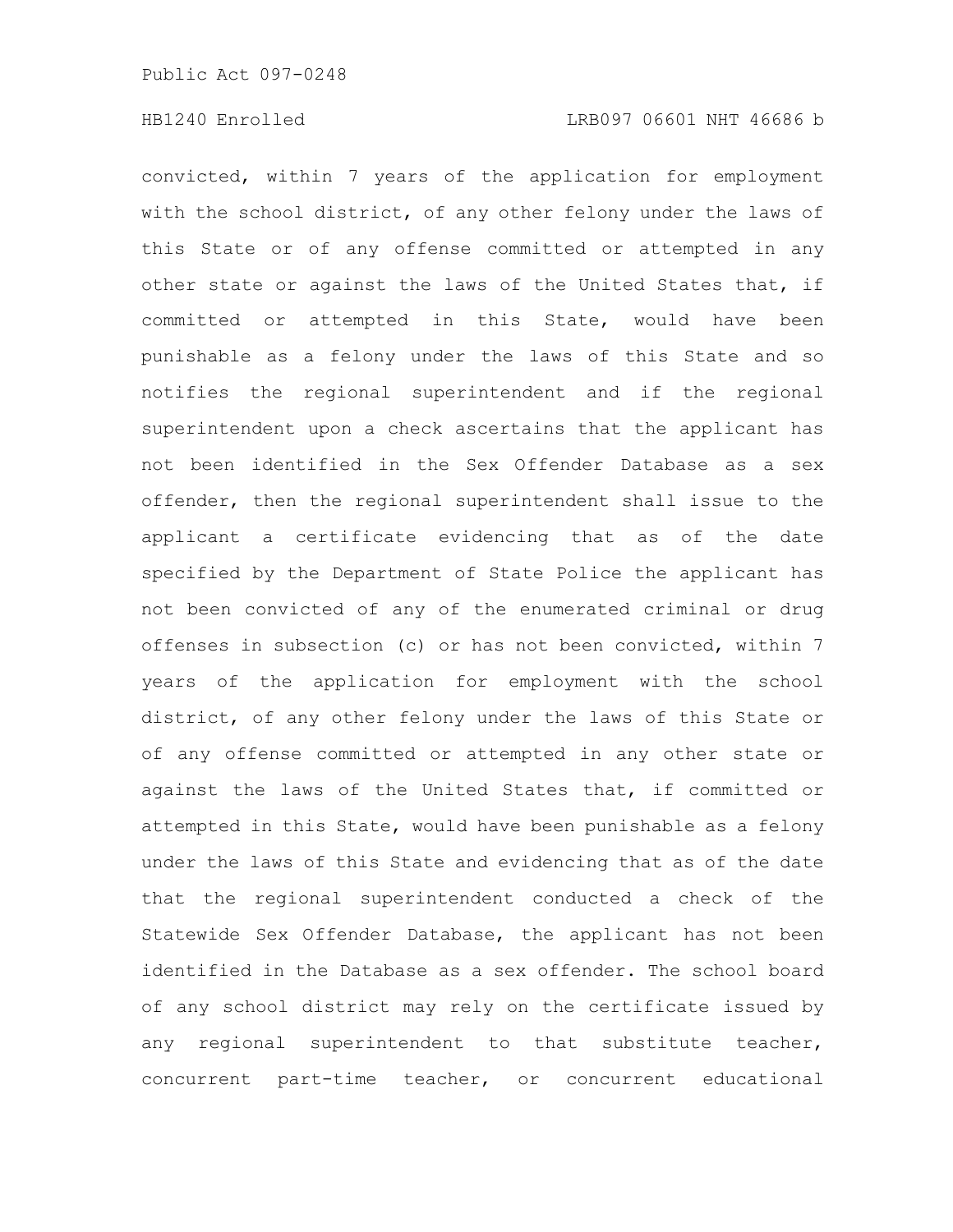### HB1240 Enrolled LRB097 06601 NHT 46686 b

support personnel employee or may initiate its own criminal history records check of the applicant through the Department of State Police and its own check of the Statewide Sex Offender Database as provided in subsection (a). Any person who releases any confidential information concerning any criminal convictions of an applicant for employment shall be guilty of a Class A misdemeanor, unless the release of such information is authorized by this Section.

(c) The board of education shall not knowingly employ a person who has been convicted of any offense that would subject him or her to certification suspension or revocation pursuant to Section 21-23a of this Code. Further, the board of education shall not knowingly employ a person who has been found to be the perpetrator of sexual or physical abuse of any minor under 18 years of age pursuant to proceedings under Article II of the Juvenile Court Act of 1987.

(d) The board of education shall not knowingly employ a person for whom a criminal history records check and a Statewide Sex Offender Database check has not been initiated.

(e) Upon receipt of the record of a conviction of or a finding of child abuse by a holder of any certificate issued pursuant to Article 21 or Section 34-8.1 or 34-83 of the School Code, the State Superintendent of Education may initiate certificate suspension and revocation proceedings as authorized by law.

(e-5) The general superintendent of schools shall, in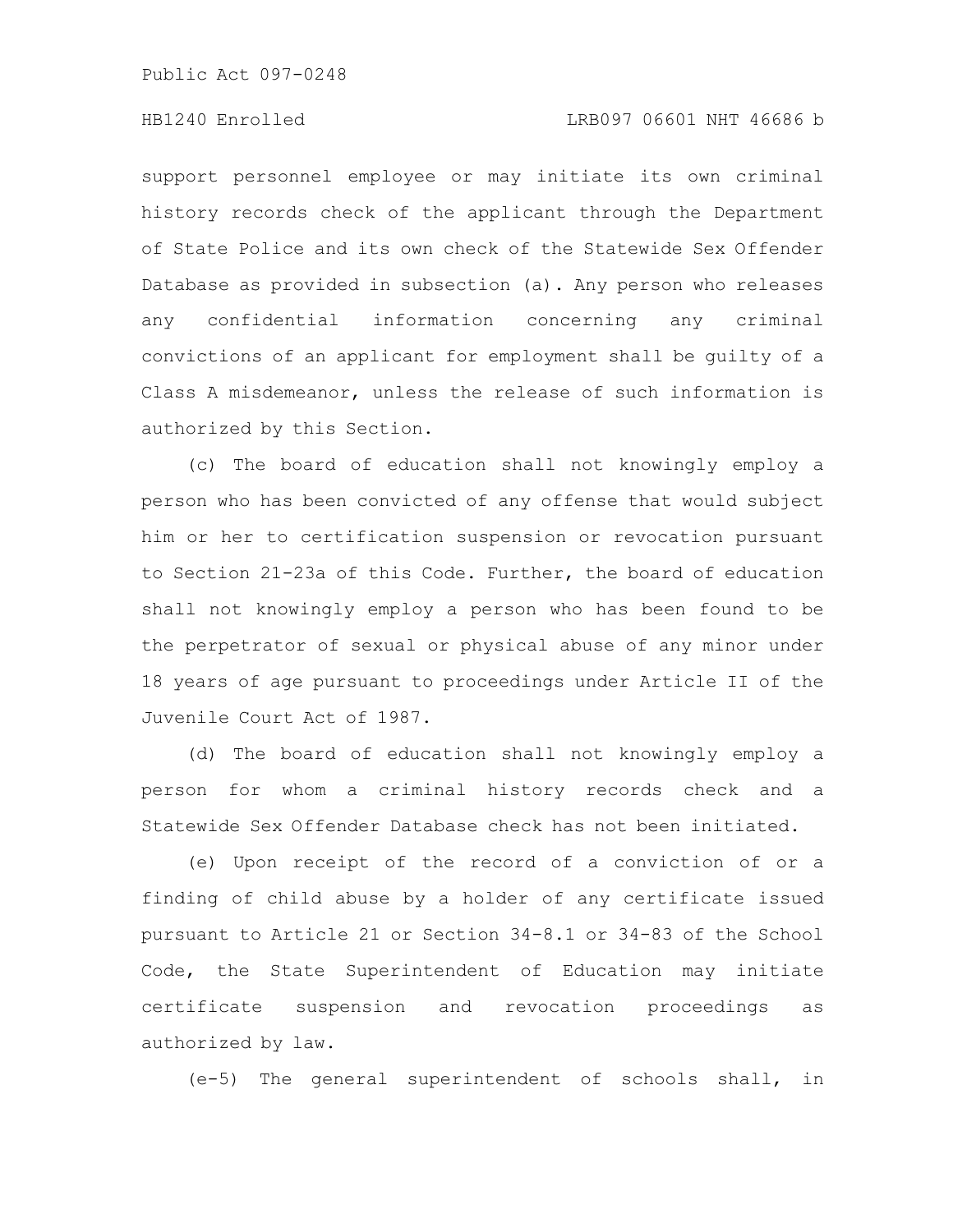writing, notify the State Superintendent of Education of any certificate holder whom he or she has reasonable cause to believe has committed an intentional act of abuse or neglect with the result of making a child an abused child or a neglected child, as defined in Section 3 of the Abused and Neglected Child Reporting Act, and that act resulted in the certificate holder's dismissal or resignation from the school district. This notification must be submitted within 30 days after the dismissal or resignation. The certificate holder must also be contemporaneously sent a copy of the notice by the superintendent. All correspondence, documentation, and other information so received by the State Superintendent of Education, the State Board of Education, or the State Teacher Certification Board under this subsection (e-5) is confidential and must not be disclosed to third parties, except (i) as necessary for the State Superintendent of Education or his or her designee to investigate and prosecute pursuant to Article 21 of this Code, (ii) pursuant to a court order, (iii) for disclosure to the certificate holder or his or her representative, or (iv) as otherwise provided in this Article and provided that any such information admitted into evidence in a hearing is exempt from this confidentiality and non-disclosure requirement. Except for an act of willful or wanton misconduct, any superintendent who provides notification as required in this subsection (e-5) shall have immunity from any liability, whether civil or criminal or that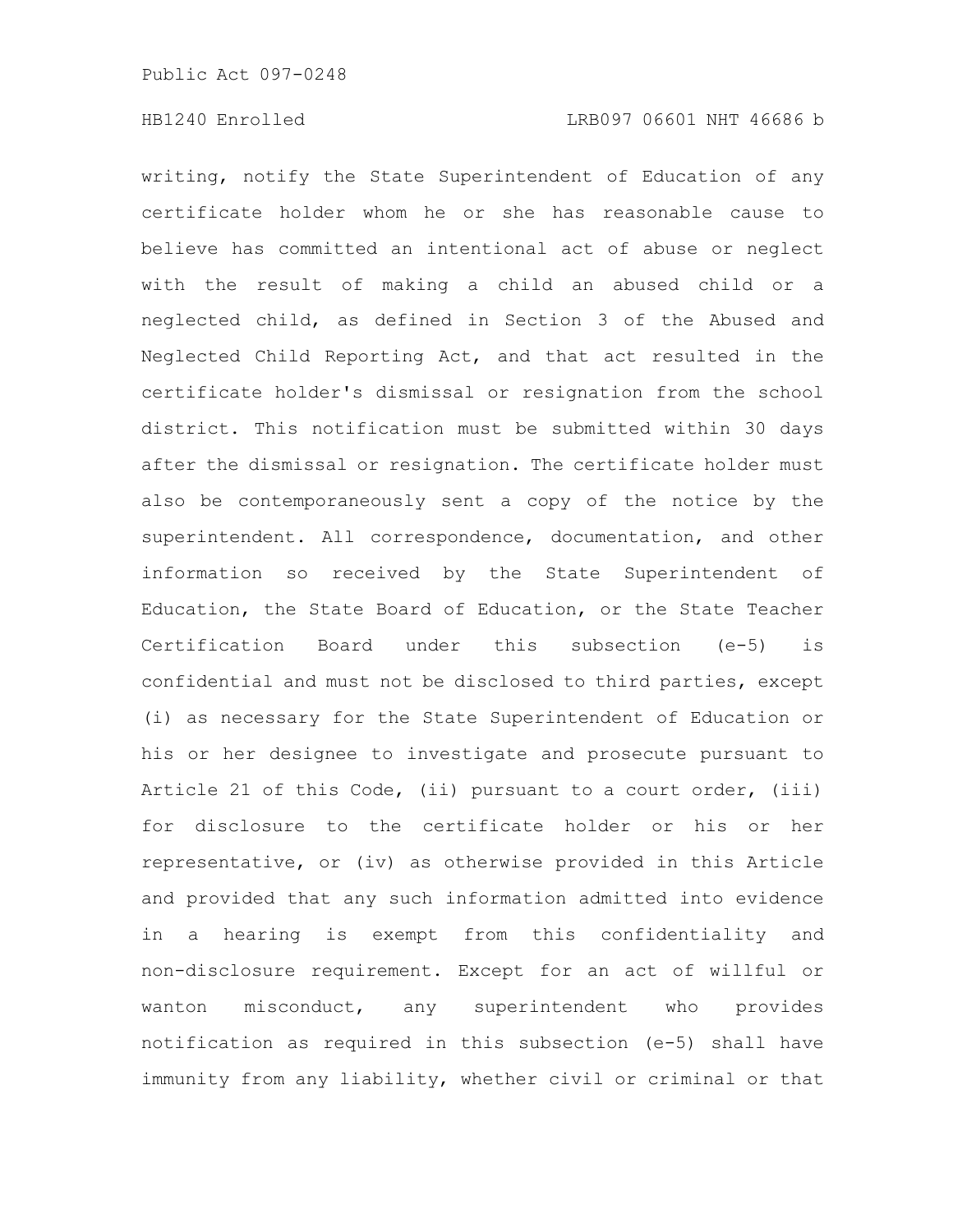otherwise might result by reason of such action.

(f) After March 19, 1990, the provisions of this Section shall apply to all employees of persons or firms holding contracts with any school district including, but not limited to, food service workers, school bus drivers and other transportation employees, who have direct, daily contact with the pupils of any school in such district. For purposes of criminal history records checks and checks of the Statewide Sex Offender Database on employees of persons or firms holding contracts with more than one school district and assigned to more than one school district, the regional superintendent of the educational service region in which the contracting school districts are located may, at the request of any such school district, be responsible for receiving the authorization for a criminal history records check prepared by each such employee and submitting the same to the Department of State Police and for conducting a check of the Statewide Sex Offender Database for each employee. Any information concerning the record of conviction and identification as a sex offender of any such employee obtained by the regional superintendent shall be promptly reported to the president of the appropriate school board or school boards.

(g) In order to student teach in the public schools, a person is required to authorize a fingerprint-based criminal history records check and checks of the Statewide Sex Offender Database and Statewide Child Murderer and Violent Offender